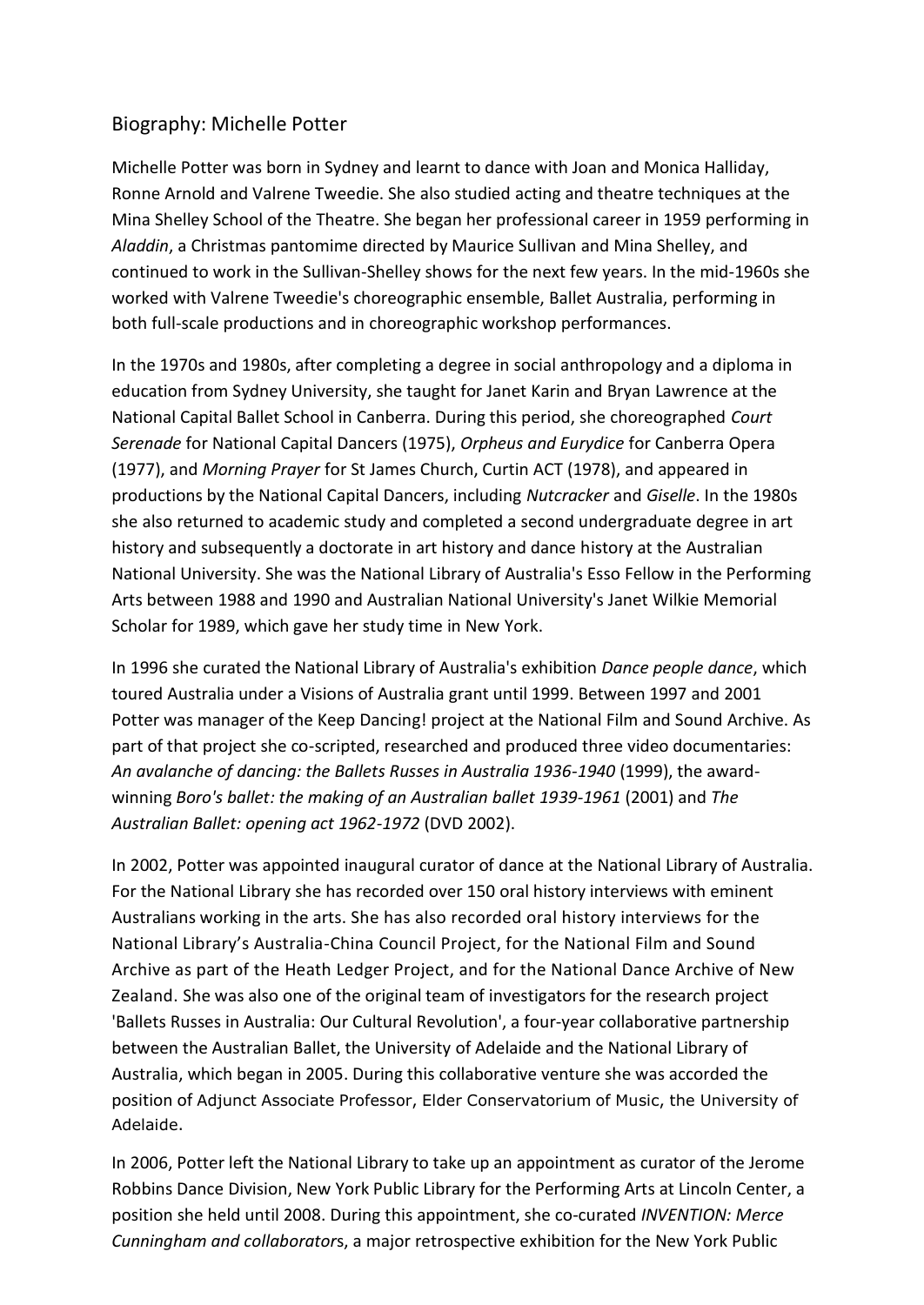Library in June 2007. Since returning to Australia in 2008 she has been working as a freelance writer, curator and historian.

Potter has been writing about dance since 1990. Her articles and reviews number over 1,000 and have been published in a range of journals, magazines, theatre programs and newspapers in Australia, the United States, the United Kingdom, Germany and New Caledonia. They include *The Australian*, *Australian Art Review*, *Australian Book Review*, *Ballet News*, *Brolga*, *The Bulletin*, *The Canberra Times*, *Choreography and Dance*, *Current News from the Library for the Performing Arts*, *Dance Australia*, *Dance Chronicle*, *Dance Forum*, *Dance Research*, *DanceTabs* (formerly *ballet.co.uk*), *The Dancing Times*, *Jahresmitteilungen von Tanzplan Deutschland*, *Journal of the Australian Society of Archivists*, *Muse*, *Museum National*, *The National Library of Australia Magazine*, *National Library of Australia News*, *The Sydney Morning Herald* and *Voices*. Her writing has also been published as chapters in books in Australia, notably books and catalogues relating to the Ballets Russes and published by the National Gallery of Australia in conjunction with their exhibitions, as well as in the United Kingdom and the United States. She is the sole author of six books—*A Full House* (1991), *A Passion for Dance* (1997), *A Collector's Book of Australian Dance* (2002), *Meryl Tankard: An Original Voice* (2012), *Dame Maggie Scott: A Life in Dance* (2014), and *Kristian Fredrikson. Designer* (2020). Her program articles have been written for the Australian Ballet, Sydney Dance Company, Paris Opera Ballet, American Ballet Theatre, Bolshoi Ballet and La Scala Ballet Milan. In 1994 she founded *Brolga: an Australian journal about dance* and continued to edit that journal until mid-2006. She established her website, *Michelle Potter … on dancing*, in 2009 and continues to publish reviews, articles and news items on that site.

Potter has given public presentations at many conferences and for a range of organisations and institutions across the world including the National Gallery of Australia, the National Gallery of Victoria, the National Library of Australia, the New York Public Library for the Performing Arts, Arts Centre Melbourne, Fairhall House Melbourne, Das Mime Centrum Berlin, German Dance Archives, the Society of Dance History Scholars, Friends of the Australian Ballet, the Royal Academy of Dance and Cecchetti Ballet. She has also facilitated a week-long seminar on choreographic development for high-profile Australian choreographers, designers and composers on behalf of the Australian Ballet, and given special tutoring to Australian Ballet School students taking a choreographic stream as part of their course.

Potter is the recipient of two Australian Dance Awards: Outstanding Achievement in Dance on Film (2001), which she shared with Sally Jackson with whom she collaborated on the video documentary *Boro's Ballet*, and Services to Dance (2003), as well as two Australian Cultural Studies Awards (2000; 1998), a Canberra Critics' Circle Award (1997) and an International Dance Day Award (1996).

## Education

- Fort Street Girls' High School, Sydney (1957–1961)
- BA(Hons), Sydney, 1968 (Social Anthropology)
- DipEd, Sydney, 1969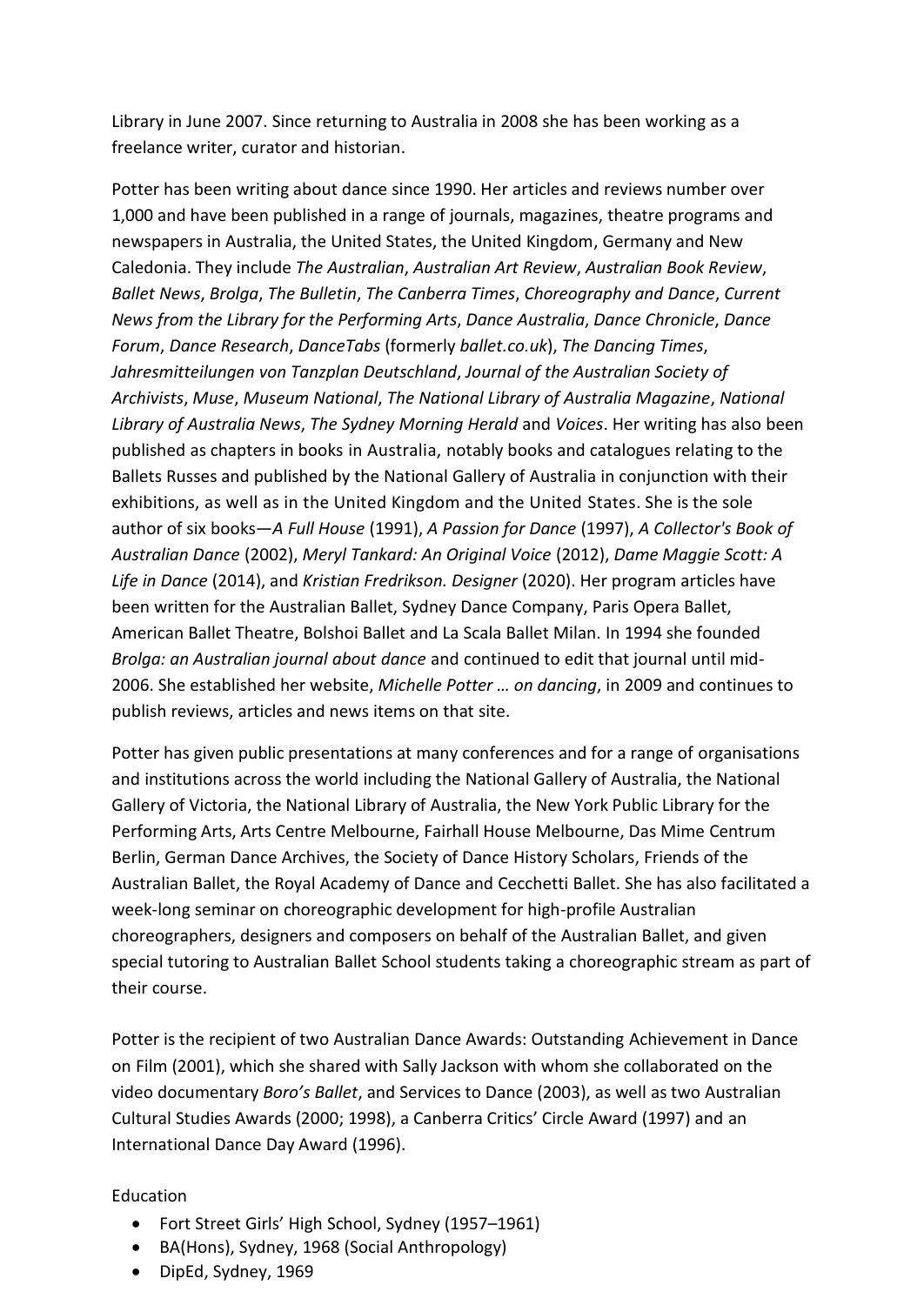- BA(Hons), ANU, 1989 (Art History) Thesis: 'The Ballets Russes in Australia: sources for modernism in Australian art'
- PhD, ANU, 1993 (Art History and Dance History) Thesis: 'Collaborations by Robert Rauschenberg and Jasper Johns for Merce Cunningham and his dance company'

September 2021